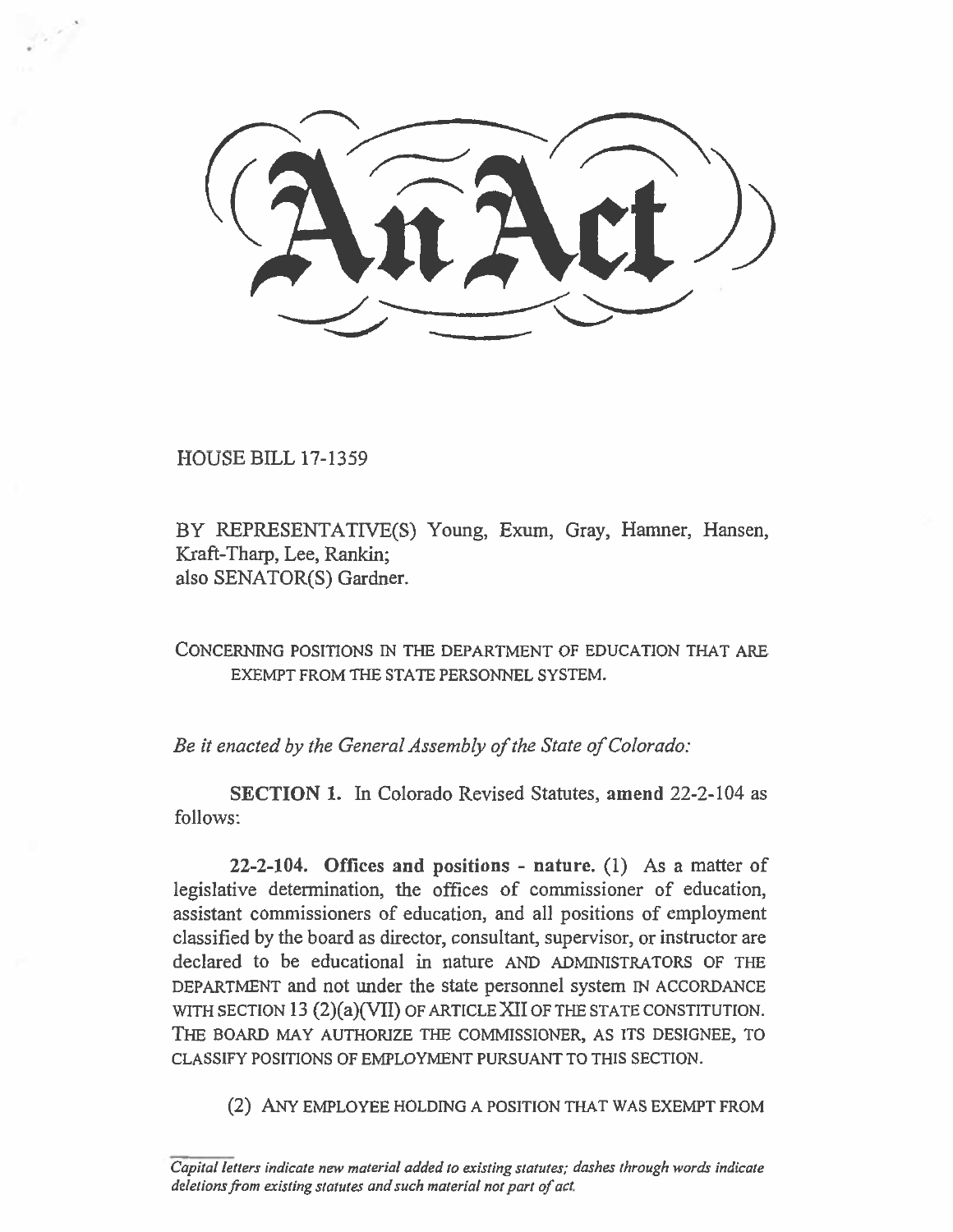THE STATE PERSONNEL SYSTEM PRIOR TO JANUARY 1, 2017, MAY REMAIN EXEMPT FROM THE STATE PERSONNEL SYSTEM SO LONG AS THE EMPLOYEE CONTINUES TO HOLD THAT POSITION.

(3) THE BOARD OR THE COMMISSIONER, AS THE DESIGNEE OF THE BOARD, SHALL DETERMINE WHICH POSITIONS IN THE DEPARTMENT MEET THE CRITERIA SET FORTH IN SUBSECTION (1) OF THIS SECTION; EXCEPT THAT A POSITION SHALL NOT BE DETERMINED TO BE EXEMPT WHILE IT IS HELD BY AN EMPLOYEE IN THE STATE PERSONNEL SYSTEM.

(4) No LATER THAN DECEMBER 31, 2017, AND NO LATER THAN DECEMBER 31 OF EACH YEAR THEREAFTER, THE COMMISSIONER SHALL SUBMIT A REPORT TO THE STATE PERSONNEL DIRECTOR, IN THE FORM PRESCRIBED BY THE DIRECTOR, LISTING ALL POSITIONS IN THE DEPARTMENT THAT ARE EXEMPT FROM THE STATE PERSONNEL SYSTEM IN ACCORDANCE WITH THIS SECTION.

SECTION 2. Safety clause. The general assembly hereby finds,